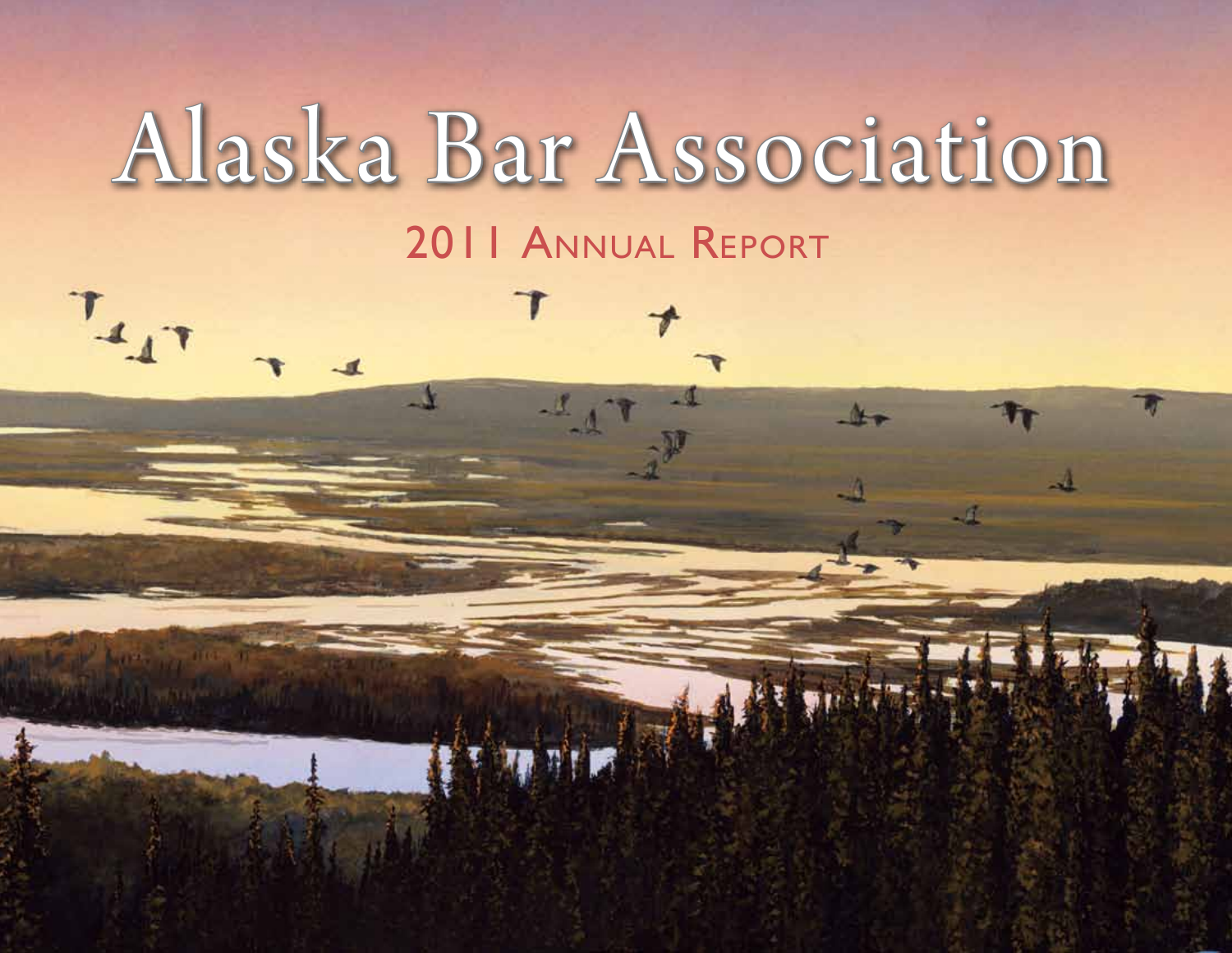## **ALASKA BAR ASSOCIATION**

2011 Board of Governors

Donald W. McClintock, President Hanna Sebold, President-Elect Krista S. Stearns, Vice President Mark Andrews, Secretary Peter J. Maassen, Treasurer Alexander O. Bryner David Eichler Bill Granger Gene Gustafson Don McLean Michael A. Moberly Mitch Seaver Loren P. Hildebrandt (New Lawyer Liaison)

#### **Staff**

Deborah O'Regan, Executive Director Mary Patrick, CLE Director Karen A. Schmidlkofer, Controller Krista Scully, Pro Bono Director Amy Curkendall, Executive Assistant Shelley Block, Accounting Assistant Holly Rhoden, CLE Coordinator/CLE Library Mary Ellen Ashton, MCLE Administrator Deborah Elsey-Gervel, Admissions Assistant Liz Kell, Receptionist/CLE Registrar Charissa Feltman, Lawyer Referral Assistant Sarah Horton, CLE Assistant

Stephen J. Van Goor, Bar Counsel Mark Woelber, Assistant Bar Counsel Louise R. Driscoll, Assistant Bar Counsel Deborah C. Nance, Discipline Investigator/Paralegal JoAnne Baker, Section Coordinator & Arbitration/Discipline Ingrid Varenbrink, Arbitration/Discipline Gail Welt, Executive Assistant Annette Blair, Discipline Secretary

Cover art by Randall Compton "Morning Sunrise", 1998 Original Acrylic Painting 24" x 30"

Randall Compton witnesses this scene of the Tanana River year-round, in all seasons and in all kinds of weather. This viewing was on a cold, crisp September morning with the smell of dead leaves in the air, while Randall was on his way to a favorite duck hunting field with a falcon. The ducks in this scene were heading for Creamers Field where falconers are permitted to hunt.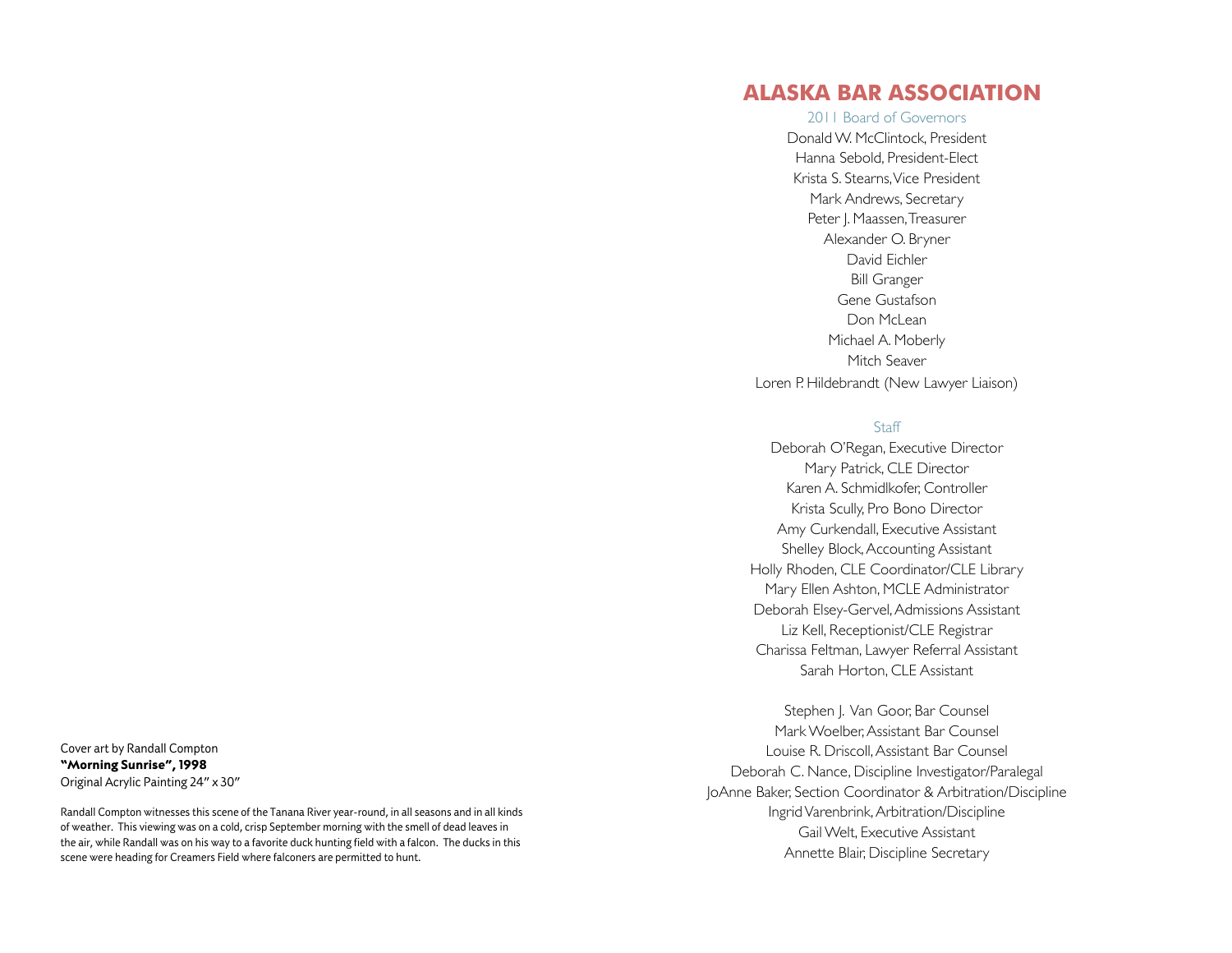# **Introduction & Overview**

In 2011, the Alaska Bar Association had 4,081 members in the following categories: 3,059 Active (2,485 In-state and 574 Outside), 800 Inactive, 221 Retired, and 1 Honorary. Its affairs are governed by a 12-member Board of nine attorneys and three non-attorney citizens. A (non-voting) New Lawyer Liaison also advises the Board.

Written guidelines for governance are contained in the Integrated Bar Act, the Alaska Bar Rules (promulgated by the Supreme Court of Alaska), the Alaska Rules of Professional Conduct, the Association's Bylaws and Regulations, the Board of Governors' Policy Manual, and a Personnel Manual.

The two most important functions of the Bar are the admission and discipline of its members, both of which are carried out under the supervision of the Alaska Supreme Court.

There are presently 10 standing committees, 27 sections, 5 bar rule committees, and special committees as appointed by the Board. In addition, the Bar Association participates in a



number of adjunct organizations and administers special projects, such as the Statewide Lawyer Referral Service. More than half of the membership participates, voluntarily and without remuneration, in the affairs of the association.

The staff of the Alaska Bar has grown from a part-time, volunteer executive secretary in 1968, to 20 employees.

The association is primarily funded by its membership's annual dues, continuing legal education program registration fees, admissions, the annual convention, the Lawyer Referral Service, and investment income. The association received no public monies in the 2011 fiscal year.

# **Principal Activities**

## **• Bar Examination**

The Alaska Bar Examination is conducted twice annually in Anchorage, Fairbanks and Juneau. It consists of: 1) one day of essay questions on Alaska law prepared by a permanent committee of the Association known as the Alaska Law Examiners; 2) two half-days of objective, multiple choice questions (the Multistate Bar Examination or "MBE"), prepared

|                  | 2007 - 2011 Bar Exam Results |               |                  |  |  |  |  |  |
|------------------|------------------------------|---------------|------------------|--|--|--|--|--|
| Date             | <b>Applicants</b>            | <b>Passed</b> | <b>Pass Rate</b> |  |  |  |  |  |
| <b>July 2011</b> | 60                           | 32            | 53%              |  |  |  |  |  |
|                  | 50 Ist timers                | 31            | 62%              |  |  |  |  |  |
| Feb. 2011        | 58                           | 38            | 66%              |  |  |  |  |  |
|                  | 39 Ist timers                | 32            | 82%              |  |  |  |  |  |
| <b>July 2010</b> | 85                           | 63            | 74%              |  |  |  |  |  |
|                  | 72 Ist timers                | 58            | 81%              |  |  |  |  |  |
| Feb. 2010        | 53                           | 35            | 66%              |  |  |  |  |  |
|                  | 36 Ist timers                | 29            | 81%              |  |  |  |  |  |
| <b>July 2009</b> | 63                           | 40            | 63%              |  |  |  |  |  |
|                  | 44 Ist timers                | 35            | 80%              |  |  |  |  |  |
| Feb. 2009        | 50                           | 26            | 52%              |  |  |  |  |  |
|                  | 35 1st timers                | 22            | 63%              |  |  |  |  |  |
| <b>July 2008</b> | 59                           | 40            | 68%              |  |  |  |  |  |
|                  | 51 Ist timers                | 39            | 76%              |  |  |  |  |  |
| Feb. 2008        | 37                           | 27            | 73%              |  |  |  |  |  |
|                  | 20 Ist timers                | 8             | 90%              |  |  |  |  |  |
| <b>July 2007</b> | 75                           | 52            | 69%              |  |  |  |  |  |
|                  | 54 Ist timers                | 47            | 87%              |  |  |  |  |  |
| Feb. 2007        | 54                           | 26            | 48%              |  |  |  |  |  |
|                  | 24 1st timers                | 17            | 71%              |  |  |  |  |  |

**66** The two most important functions of the Bar are the admission and discipline of its members, both of which are carried out under the supervision of the Supreme Court of Alaska. <sup>99</sup>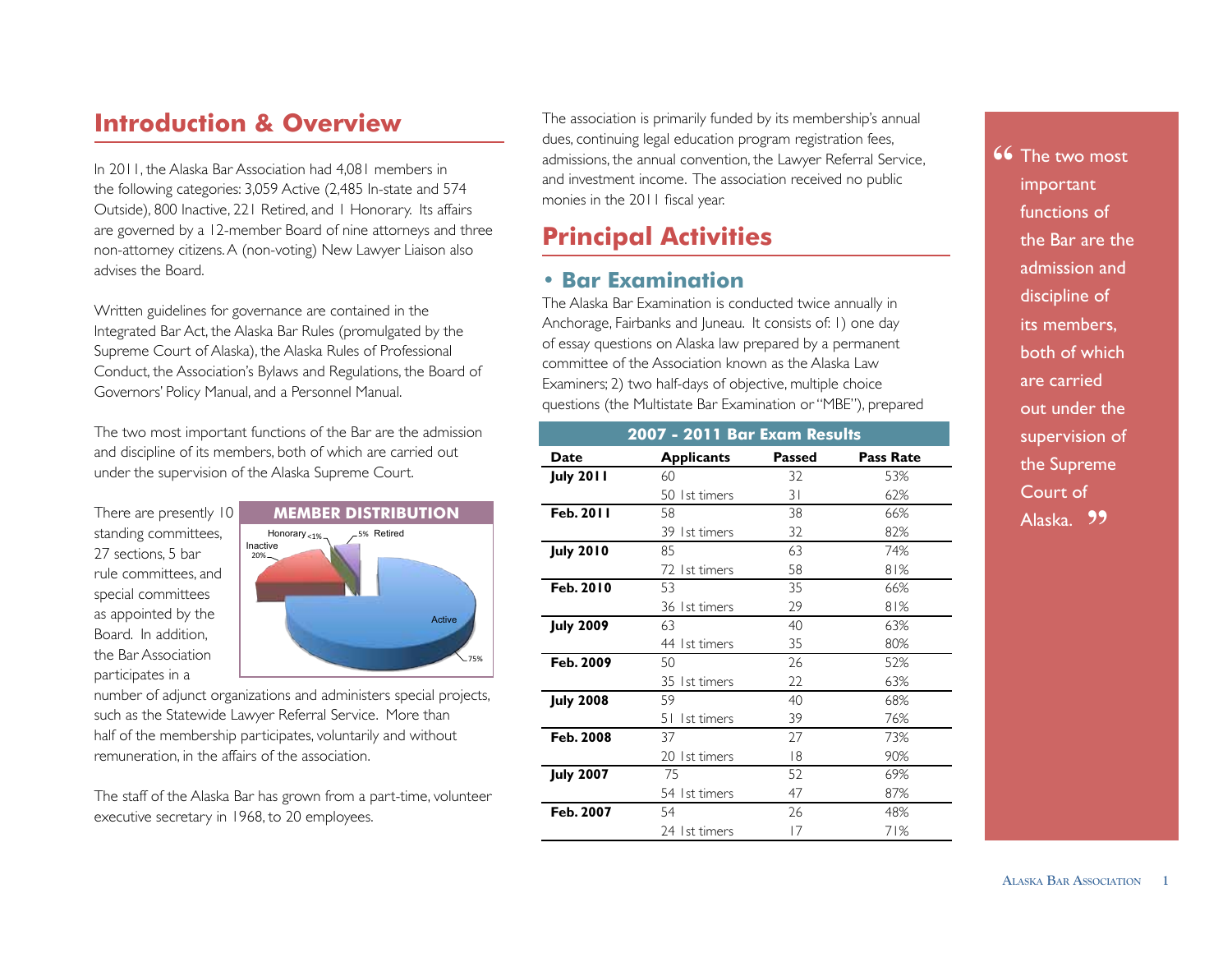# **Admissions**

All applicants are required to attend a course on ethics as prescribed by the Board prior to admission.

All applicants must also submit an affidavit that they have read and are familiar with the Alaska Rules of Professional Conduct. (Bar Rule 64)

by the National Conference of Bar Examiners (NCBE) and administered simultaneously in 48 states and D.C.; and 3) a half day of the performance test (the Multistate Performance Test or "MPT") prepared by NCBE.

In addition, a Multistate Professional Responsibility Exam (MPRE) is given separately three times a year (March, August, and November).

In 2011, 118 individuals took the Bar Exam and 70 passed the exam.

## **Admission Without Examination**

Bar Rule 2, Section 2 provides an admission without examination rule, with reciprocity provisions. An applicant who has taken a written bar exam in a reciprocal jurisdiction and has engaged in the active practice of law for five of the previous seven years may be eligible for reciprocal admission.

In 2011, 36 applicants were approved for admission without examination.

## **• Discipline of Members**

The Alaska Supreme Court has held that an attorney's license to practice law is "a continuing proclamation by the Court that the holder is fit to be entrusted with professional and judicial matters...as an officer of the courts." Investigation and recommendations for professional conduct matters have been delegated by the Court to the Bar Association.

Expenditures for the Discipline Section totaled \$823,502 during 2011 or 32% of the Bar Association's budget. This represents a substantial allocation of the Bar's resources for the protection of clients, the public, and the legal system in Alaska.

## **2011 Grievances**

The Discipline Section processed 283 grievances in 2011, compared to 258 in 2010, representing a 9% increase. Summary statistical data related to discipline status are contained in the charts.

## **Summary of Public Discipline Actions in 2011**

• The Alaska Supreme Court suspended Wevley William Shea for 25 months with conditions effective June 17, 2011; Andrew K. Kurzmann for four years with conditions effective June 20, 2011; Geoffrey J. McGrath for three years with conditions effective September 15, 2011; John M. Rice for four years with conditions effective September 25, 2011; Keenan R. Powell for 90 days with 90 days stayed with conditions and a public

#### **2011 Grievances**

| The number of grievance matters processed increased 9% |
|--------------------------------------------------------|
|                                                        |
|                                                        |
|                                                        |

#### **GRIEVANCE VOLUME 2007 - 2011**

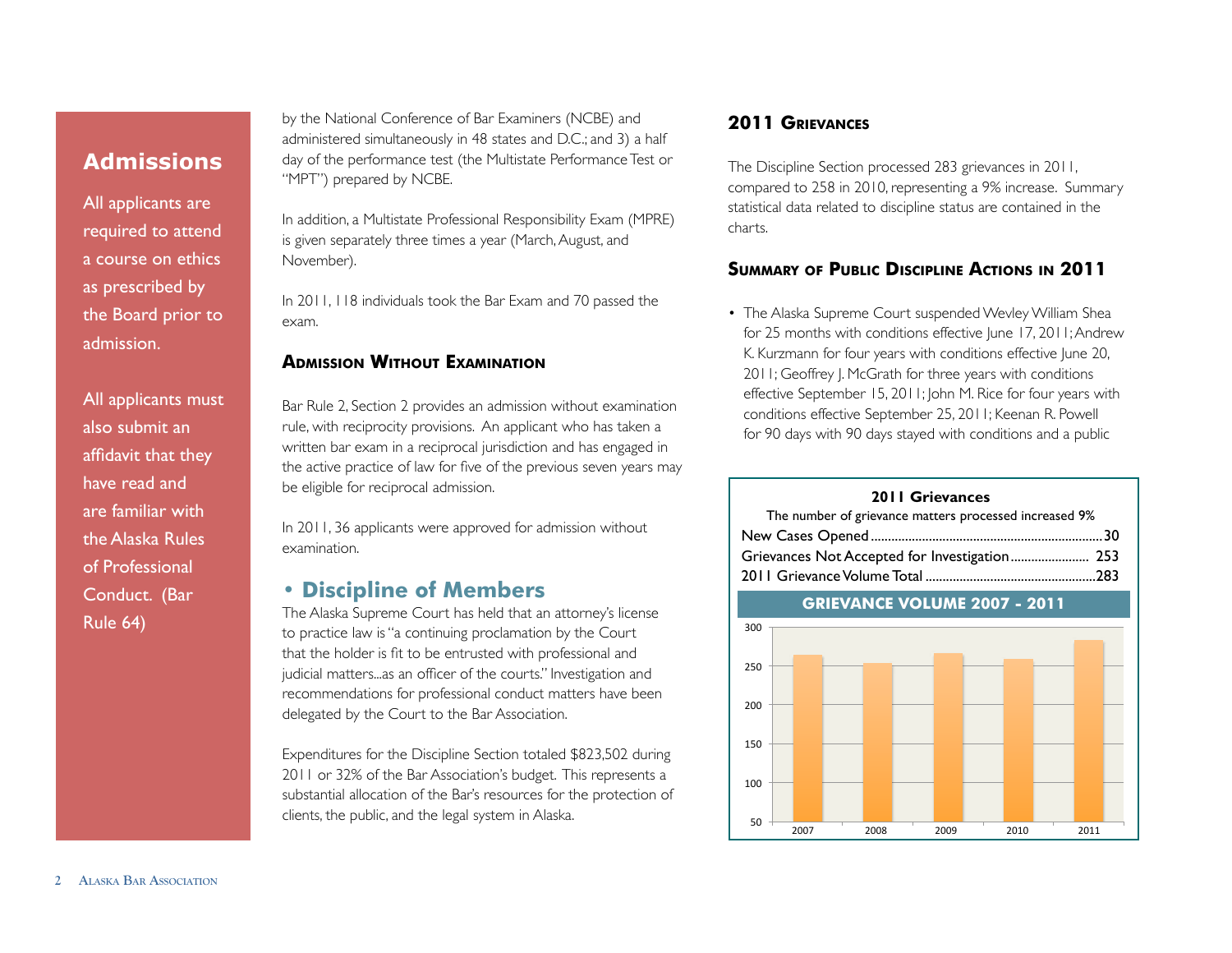| Discipline Case Statistics'<br>2007-2011                                                                                                    |  |  |  |  |  |  |  |  |  |
|---------------------------------------------------------------------------------------------------------------------------------------------|--|--|--|--|--|--|--|--|--|
| $'07$ $'08$<br>$^{\circ}09$<br>'10'11                                                                                                       |  |  |  |  |  |  |  |  |  |
| Open cases pending as of Jan. 1 58  86  112  98  62*                                                                                        |  |  |  |  |  |  |  |  |  |
| New cases opened in 2011(+)59 65 392930                                                                                                     |  |  |  |  |  |  |  |  |  |
| TOTAL open and new cases 117 151 151 127<br>92                                                                                              |  |  |  |  |  |  |  |  |  |
| Cases closed in 2007-2011                                                                                                                   |  |  |  |  |  |  |  |  |  |
| Closed after disbarment by                                                                                                                  |  |  |  |  |  |  |  |  |  |
| Closed after suspension by                                                                                                                  |  |  |  |  |  |  |  |  |  |
|                                                                                                                                             |  |  |  |  |  |  |  |  |  |
|                                                                                                                                             |  |  |  |  |  |  |  |  |  |
| Closed after reprimand publicly imposed                                                                                                     |  |  |  |  |  |  |  |  |  |
| Closed after reprimand privately imposed                                                                                                    |  |  |  |  |  |  |  |  |  |
| Closed after written private admonition                                                                                                     |  |  |  |  |  |  |  |  |  |
| Dismissed by Bar Counsel21  22  22 24  27                                                                                                   |  |  |  |  |  |  |  |  |  |
|                                                                                                                                             |  |  |  |  |  |  |  |  |  |
| TOTAL closed cases (-) 31 39 53 63<br>38                                                                                                    |  |  |  |  |  |  |  |  |  |
| Open cases pending<br>54<br>the contract of the contract of the contract of the contract of the contract of the contract of the contract of |  |  |  |  |  |  |  |  |  |

#### **Status of Open Cases as of December 31, 2011**

|                                                      | '07 | $^{\circ}08$ | $^{\circ}09$ | $'10'$ $'11$ |    |
|------------------------------------------------------|-----|--------------|--------------|--------------|----|
| Pending First Response from Respondent Attorney      |     |              |              |              |    |
| Pending Complainant's Reply                          |     |              |              |              |    |
| Pending Second Response from Respondent Attorney     |     |              |              |              |    |
| Pending Bar Counsel Investigation/Decision           |     | 3345283423   |              |              |    |
| Abeyance Pending Outcome of Related Court Case       |     | 9 9 8 17 18  |              |              |    |
| Pending Mediation                                    |     |              |              |              |    |
| Abeyance Pending Outcome of Fee Arbitration          |     |              |              |              |    |
| Pending Approval to Issue Written Private Admonition |     |              |              |              |    |
| Pending Acceptance of Written Private Admonition by  |     |              |              |              |    |
| <b>Respondent Attorney</b>                           |     |              |              |              |    |
| Pending Approval to File Petition for Formal Hearing |     |              |              |              |    |
| Pending Stipulation for Discipline between           |     |              |              |              |    |
| Bar Counsel and Respondent Attorney                  |     |              |              |              |    |
| Pending Stipulation Consideration by Disciplinary    |     |              |              |              |    |
| Board                                                |     |              |              |              |    |
| Pending Stipulation Consideration by Supreme Court   |     |              |              |              |    |
| Pending before Area Hearing Committee                |     |              |              |              |    |
| Pending before Disciplinary Board                    |     |              |              |              |    |
| Pending before Supreme Court                         |     |              |              |              |    |
| Respondent Attorney on Probation                     |     |              |              |              |    |
| <b>TOTAL open cases</b>                              | 86  | 112          | 98           | 63           | 54 |

\*These 29 cases (2008) reflected complaints against six lawyers. Among the six, one lawyer is responsible for 14 cases, one lawyer for 7 cases, and two lawyers for 3 cases each.

censure effective December 12, 2011; and, Christopher N. Pallister for two years and one day with conditions and a public censure effective December 12, 2011.

• The Court interimly suspended Henry E. Graper, III effective August 15, 2011; Bruce F. Stanford effective November 16, 2011; and, Erin A. Pohland effective December 2, 2011 pending future disciplinary proceedings.

Disbarred or suspended lawyers may not resume practice until reinstated by order of the Court.

<sup>1</sup> All numbers reflect individual grievances filed and not the number of attorneys involved.

\* Corrected figure reflecting one pre-2010 case reported twice.

\*\*Supreme Court acted as Disciplinary Board in this case.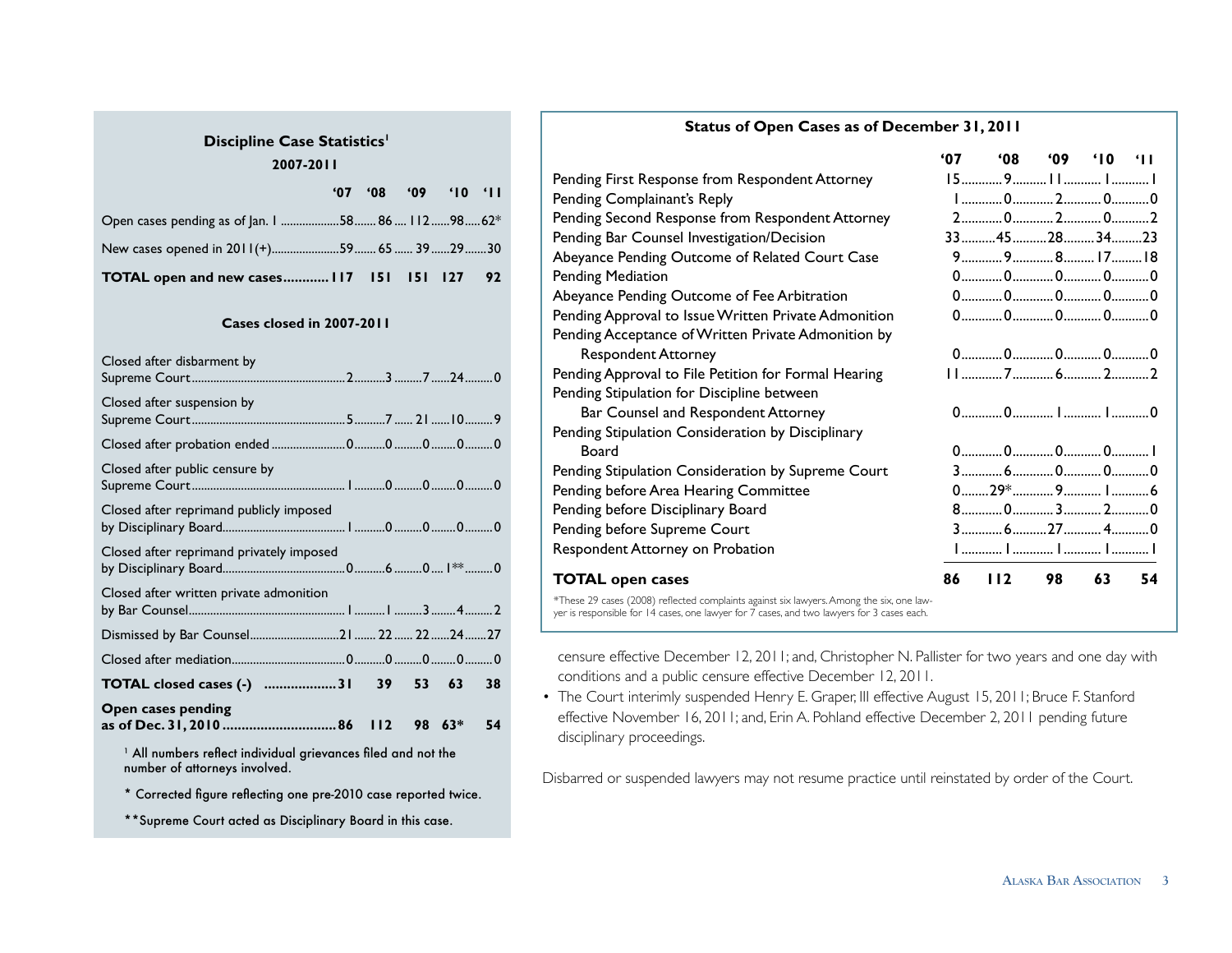# **66 The Bar** Association, under the Alaska Bar Rules, maintains an Attorney Fee Dispute Review **Committee** to hear fee disputes between

attorneys and clients. <sup>99</sup>

#### **Summary of Reinstatement Actions in 2011**

The Alaska Supreme Court reinstated Mark Nunn effective October 31, 2011.

## **Summary of Disability Actions in 2011**

There were no disability transfers or reinstatements in 2011.

## **• The Attorney Fee Dispute Review Committee**

The Bar Association, under the Alaska Bar Rules, maintains an Attorney Fee Dispute Review Committee to hear fee disputes between attorneys and clients where such disputes have not been determined by statute, court rule, or decision. Five subcommittees residing in Ketchikan, Juneau, Anchorage, Kenai and Fairbanks comprise the Committee. Each subcommittee consists of a "pool" of attorney and non-attorney members who serve for three years on a volunteer basis. From these subcommittees, a panel of two attorneys and one non-attorney is convened to hear a fee dispute. If the amount in dispute is \$5,000 or less, a single panel member hears the matter.

#### **2007 - 2011 Fee Arbitration Statistics**

|                                        | $'07$ $'08$ $'09$ $'10$ $'11$ |  |
|----------------------------------------|-------------------------------|--|
| Arbitrations pending January 1         | 26  34  33  25  22            |  |
| Arbitrations opened during year $(+)$  | $58$ 70  62  46  55           |  |
| Arbitrations closed during year (-)    | 51 71 70 49 50                |  |
| Arbitrations pending Dec. 3 I year-end | 33 33  25  22  27             |  |

## **• The Lawyers' Fund for Client Protection Committee**

The Bar Association maintains a fund for the purpose of reimbursing attorneys' clients or others who have suffered noninsured losses of money, property, or other things of value, as a

result of dishonest conduct by attorneys. Dishonest conduct is defined as acts of embezzlement, wrongful taking, or conversion of money, property, or other things of value. The fund also pays the cost of trustee counsel appointed by the superior court to close the practice of a deceased sole practitioner or a lawyer who has abandoned his or her practice. The monies of the fund come from yearly assessments on active members (paid concurrently with membership dues), as well as investment income.

At the close of 2011, one (1) claim was pending before the LFCP Committee. The Committee and the Board took action on nine (9) claims during the year.

| <b>2011 LFCP Actions</b> |                                    |                                       |                                                   |  |  |  |  |  |
|--------------------------|------------------------------------|---------------------------------------|---------------------------------------------------|--|--|--|--|--|
| Case Number              | Reimbursement(s)*<br>Paid by Board | Reimbursement(s)<br>Rejected by Board | Reimbursement(s)<br>Rejected by LFCP<br>Committee |  |  |  |  |  |
| 2010L008                 | \$2,500                            |                                       |                                                   |  |  |  |  |  |
| 2010L011                 | \$750                              |                                       |                                                   |  |  |  |  |  |
| 2010L013                 |                                    |                                       | \$100,000                                         |  |  |  |  |  |
| 2010L005                 |                                    |                                       | \$80,000                                          |  |  |  |  |  |
|                          |                                    |                                       | (claim withdrawn)                                 |  |  |  |  |  |
| 2010L012                 |                                    | \$4,232.55                            |                                                   |  |  |  |  |  |
| 2011L001                 | \$5566.67                          |                                       |                                                   |  |  |  |  |  |
| 2010L010                 |                                    | \$7,500                               |                                                   |  |  |  |  |  |
| 2011L002                 | \$1,650                            |                                       |                                                   |  |  |  |  |  |
| 2011L003                 | \$1,650                            |                                       |                                                   |  |  |  |  |  |
| TOTAL                    | \$12,116.67                        | \$11.732.55                           | \$100,000                                         |  |  |  |  |  |

\*These figures reflect reimbursements from the Fund which may be less than the amount requested by the claimant.

Trustee counsel fees and expenses totaling \$7,318.89 for inventorying and closing the practice of a disabled lawyer were paid in 2011.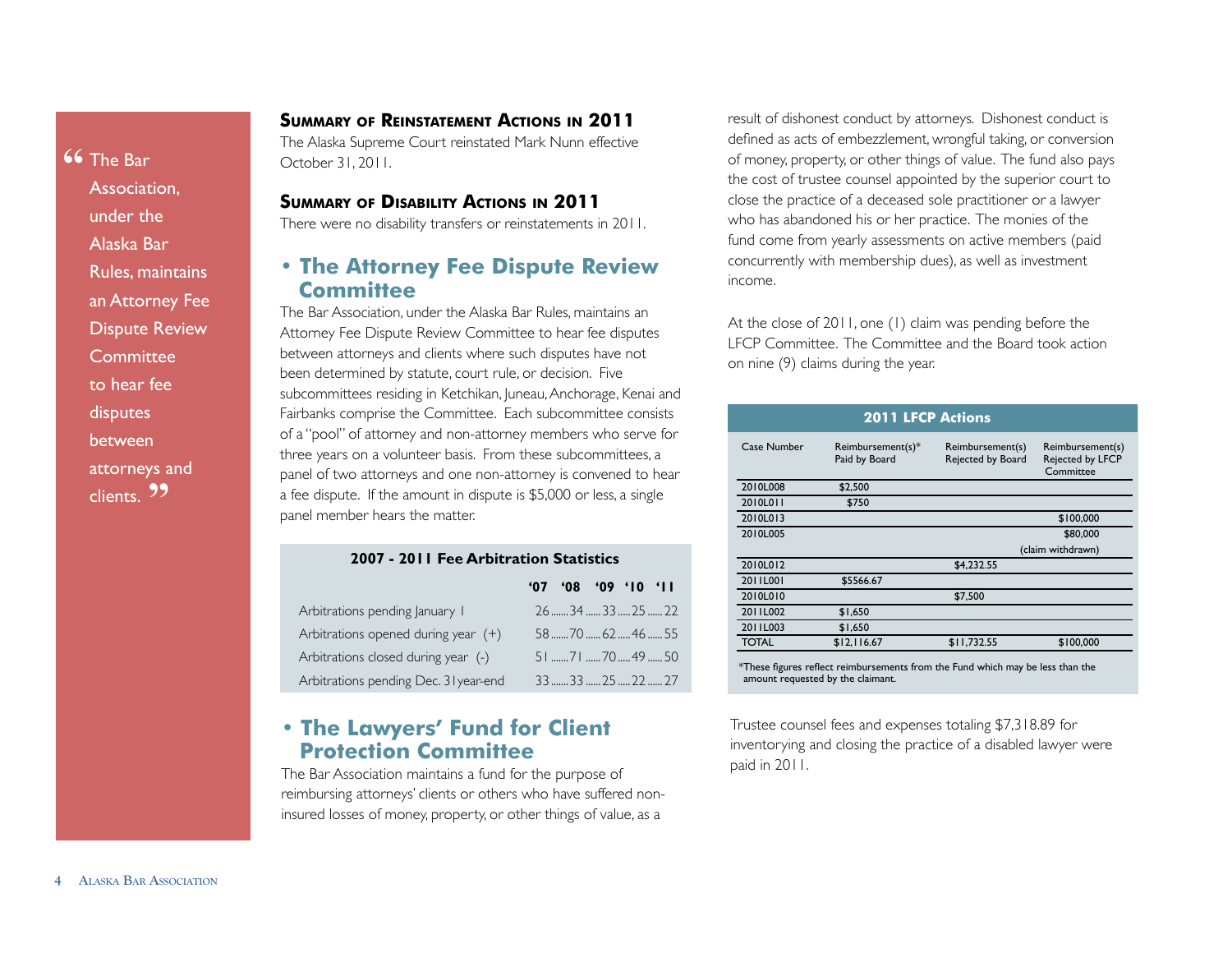## **• Continuing Legal Education (CLE)**

The Alaska Bar Association provides continuing legal education through its CLE department. The CLE Director is responsible for administering all programs and activities, to include the library, and has a 15-member advising committee consisting of Bar members from each judicial district, two new lawyer representatives, and one judicial representative selected by the Alaska Court System. The substantive law sections of the Bar Association are responsible for working with the CLE Director to develop and co-sponsor programs with a minimum of one CLE seminar every two years.

## **CLE Programs**

In 2011 the majority of live CLE programs were presented in Anchorage, which has the largest concentration of lawyers in the state. To provide CLE opportunities for attorneys practicing outside of Anchorage, the Bar webcasted the bulk of those programs, and provides the CLE materials along with a DVD, to be available for purchase through the Bar's online CLE Library Catalog.

Since 2005, the Bar has sustained a relationship with InReach, formerly known as LegalSpan, to provide a platform for live

| 2007 - 2011 CLE PROGRAMS SUMMARY |               |  |  |                          |  |  |  |  |
|----------------------------------|---------------|--|--|--------------------------|--|--|--|--|
|                                  | $^{\circ}$ 07 |  |  | $'08$ $'09$ $'10$ $'11$  |  |  |  |  |
| <b>Topics</b>                    |               |  |  |                          |  |  |  |  |
| Live Bar Programs                |               |  |  | 33 26  25 34 30          |  |  |  |  |
| Live Webcasts                    |               |  |  | $10$ $17$ $16$ 1722      |  |  |  |  |
| Live Webinars                    |               |  |  | —………— ………——……… 28………… 19 |  |  |  |  |
|                                  |               |  |  |                          |  |  |  |  |

webcasting and online archived programs for self-study. These archived programs are available 24/7 and are not only viewable via computer, but may be downloaded to a personal iPad or smartphone for "CLE to go."

2005 2,023 2005 2006 2007 2008 easier for attorneys in remote locations to access live, interactive 2007 2,220 programming, and also provides streaming to a personal iPad arcmartabona *Wabinare provide ane hour p* or smartphone. Webinars provide one-hour programs within a topical series and are also available for archived self-study. Video replays are also provided for groups of attorneys who are unable 2009 2,068  $20$  alterial five sessions. In recognition of many attorneys living outside the Anchorage area, webinar programming began in January of 2010. Webinars are attended online and are provided by Adobe connect Pro via Copper Conferencing. This system is able to recognize whether a viewer has either high-speed Internet or has a dial-up connection, and is able to adjust its feed. This format makes it to attend "live" sessions.



# **CLE Attendance: A closer look**

• CLE programs were delivered in a variety of formats for the year, with the greatest attendance at live programs:

| Format              | <b>Attendance</b> |
|---------------------|-------------------|
| Live programs       | 1.121             |
| Live webcasts       | 236               |
| Live webinars       | 95                |
| Video replay events | 124               |

• CLE programs also were provided via the CLE Library:

| Online archive    |     |
|-------------------|-----|
| downloads         | 776 |
| <b>DVD</b> orders | 248 |

• In addition, 396 individuals attended one or more CLE events at the annual convention.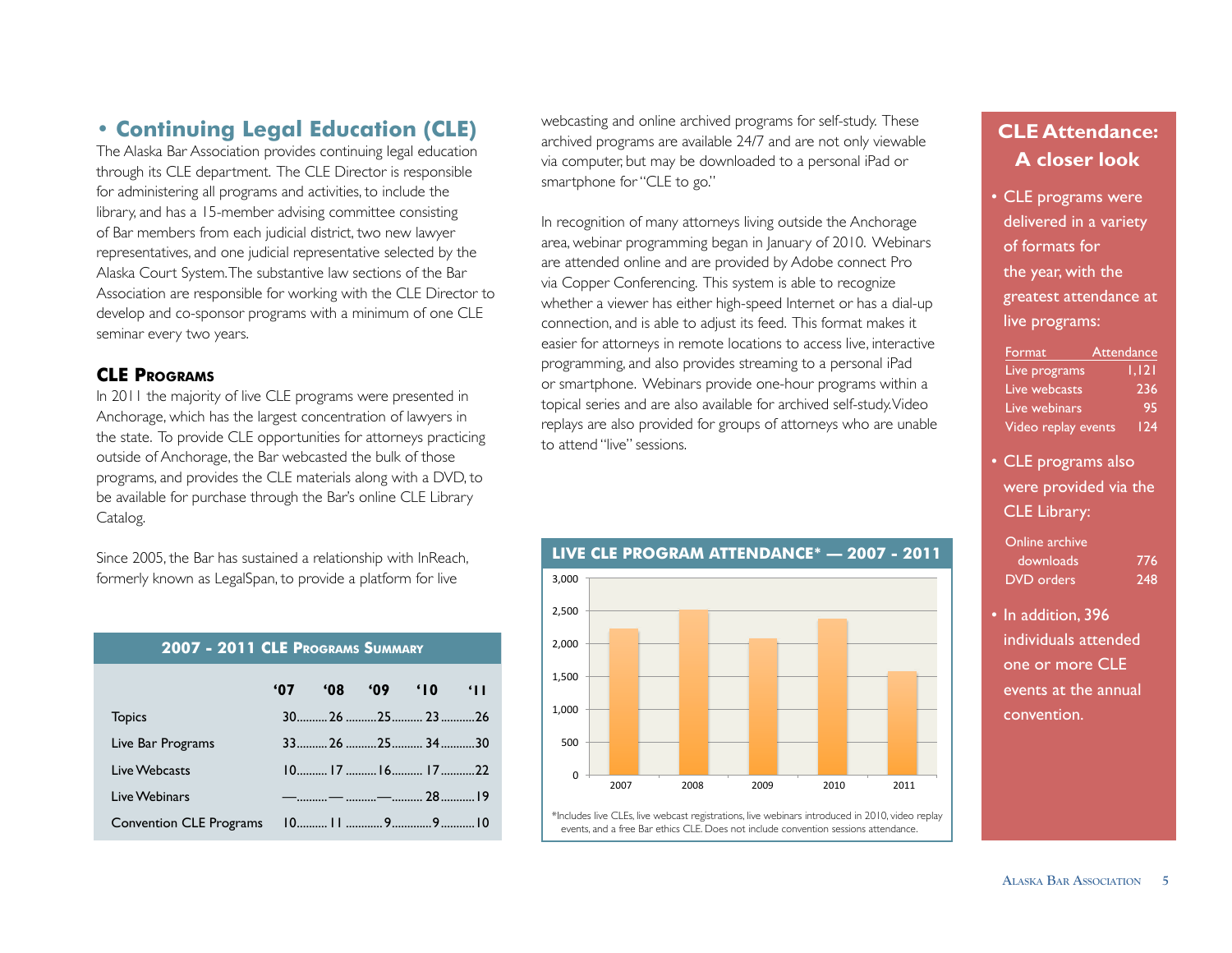# **MCLE Compliance**

A total of 2,909 active members of the Bar reported compliance with the MCLE Rule for calendar year 2011.

Legal education hours reported by attorneys were as follows:\*

| <b>CLE</b>     | $#$ of           |
|----------------|------------------|
| <b>Credits</b> | <b>Attorneys</b> |

Required 3 hours of ethics CLE only ............ 486



## **• Mandatory CLE**

2006 Anchorage 5566 Anchorage 5566

In January of 2008, the Alaska Supreme Court amended Alaska Bar Rule 65, to require Active members of the Bar to participate in continuing legal education (CLE).

In 2011, over 99% of Active members reported MCLE compliance.

**2006 Rule 65 provides that each year, Active members:** 

- $200$   $\alpha$   $\alpha$   $\beta$   $\beta$   $\beta$ • are required to earn a minimum of 3 CLE ethics credits
	- are encouraged to earn at least 9 additional CLE credits
- 2007 Fairbanks 528 ethics ethics • report that they completed the 3 mandatory credits in
- $\bullet$  report whether they earned the 9 additional voluntary credits
- $\mathbb{C}$   $\mathbb{C}$   $\mathbb{C}$   $\mathbb{C}$   $\mathbb{C}$   $\mathbb{C}$   $\mathbb{C}$   $\mathbb{C}$   $\mathbb{C}$   $\mathbb{C}$   $\mathbb{C}$   $\mathbb{C}$   $\mathbb{C}$   $\mathbb{C}$   $\mathbb{C}$   $\mathbb{C}$   $\mathbb{C}$   $\mathbb{C}$   $\mathbb{C}$   $\mathbb{C}$   $\mathbb{C}$   $\mathbb{C}$   $\mathbb{C}$   $\mathbb{C}$   $\mathbb{$ • report an estimate of how many credits were earned if less than 9

2007 Fairbanks 5287 Fairbanks 5287 Fairbanks 5287 **2008 Bar members can earn CLE credits in various ways, including: 2009 Iuneau 30 attendance at live CLE programs sponsored by the Alaska Bar** 2010 Anchorage 602 September 602 September 602 September 602 September 602 September 602 September 602 Septemb



Association and other legal organizations, watching webcasts of CLE programs, viewing downloaded programs from the Bar CLE library, attendance at section meetings which offer substantive educational presentations, attendance at Bar convention programs, teaching CLE programs, attendance at accredited CLE programs in other jurisdictions, and participation in certain Alaska Bar Association and Alaska Supreme Court committees.

Of the 30 live CLE programs offered in 2011, 18 included ethics credits. One 3-hour ethics program was offered free of charge. That program was produced live in Anchorage and was also available by webcast and DVD at no cost to Bar members.

## **• Section Activities**

In 2011 there were 27 active substantive law sections, with a total individual membership of 2,590 for all sections. The total, including members with multiple sections, was 3,449.

Section meeting attendance totaled 2, 574 for the year. Of this total, attendance via telephone/teleconference was 787.

Recommended 9 additional hours 1,966 Bar The third biennial Section Chair Workshop was held in the spring Minimum Requirement 486



#### **6 Alaska Bar Association**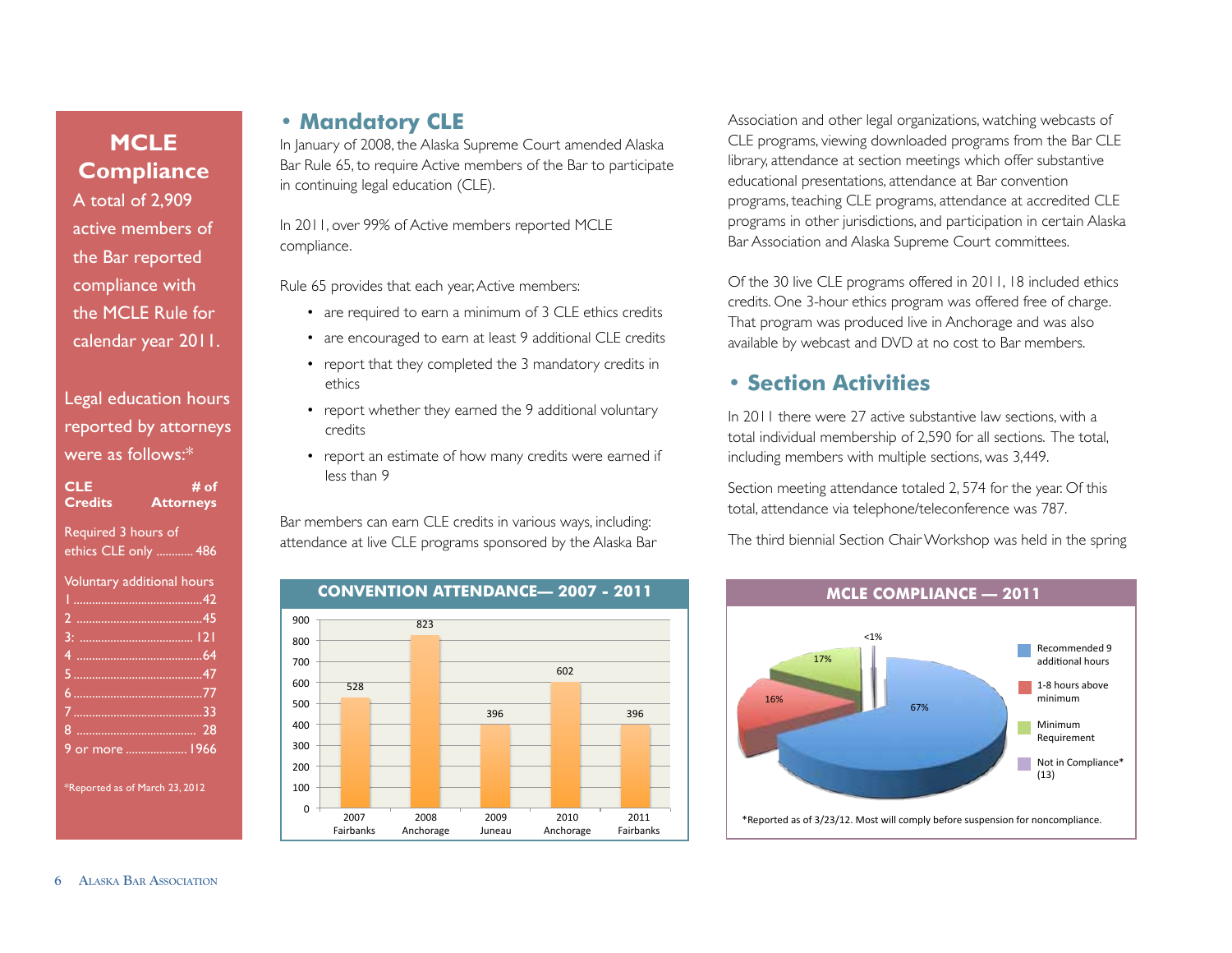of 2011 with the primary topics on "how to plan for meetings" and "how to engage section participants.".

Working with the CLE Director, the Bar's sections are responsible for sponsoring a minimum of one CLE Seminar every two years.

answer their questions on the practice of law. For 9 years, the Alaska Bar has collaborated with the Seattle University School of Law's summer law school programs. Students at the University of Alaska Anchorage who participate in the Seattle program meet with two of the Bar's substantive law sections: Alaska Native Law and Environmental/Natural Resources Law. Section members discuss case law with the students and

 $\mathcal{S}$   $\mathcal{S}$   $\mathcal{S}$   $\mathcal{S}$   $\mathcal{S}$   $\mathcal{S}$   $\mathcal{S}$   $\mathcal{S}$   $\mathcal{S}$   $\mathcal{S}$   $\mathcal{S}$   $\mathcal{S}$   $\mathcal{S}$   $\mathcal{S}$   $\mathcal{S}$   $\mathcal{S}$   $\mathcal{S}$   $\mathcal{S}$   $\mathcal{S}$   $\mathcal{S}$   $\mathcal{S}$   $\mathcal{S}$   $\mathcal{S}$   $\mathcal{S}$   $\mathcal{$ See Appendix B for the list of 2011 sections and chairs.

## **• Lawyer Referral Service**

The Bar Association operates a statewide Lawyer Referral Service for the purpose of providing the general public with names of enrolled active members of the Alaska Bar Association who are in good standing and are willing and able to accept referral clients at a reasonable fee.



Each caller requesting services is given the names of three lawyers in his/her geographic area who are listed in the category requested. Each lawyer pays a \$4 surcharge to the Bar Association for each referral made, regardless of whether the caller actually contacts the lawyer as a result of the referral. The first half-hour conference may be charged at a maximum of \$125. Thereafter the fee is agreed upon by the attorney and the client.

At the end of 2011, 94 attorneys were enrolled in 34 practice categories in the Lawyer Referral Service. .

Referrals over the year totaled 3,414, a 10% increase from the 3,086 referrals in 2010.

## **• Pro Bono Services**

to assist nearly 80,000 low-income Alaskans with civil legal needs. The program cerves as an information cleari The program serves as an information clearinghouse for the membership for volunteer opportunities, resources, training, and Labor Relations 418 355 392 340 other volunteer support services, as well as a point of contact for legal service providers. Real Estate 174 192 229 166 The Bar's Pro Bono Program was initiated in 2004 to educate, recognize and recruit attorneys and other professional services



**66** At the end of 2011, 94 of 2011, 94 attorneys were enrolled in 34 practice categories in the Lawyer Referral Service. One new practice category was added during the year: Alternative **Dispute Resolution** (ADR). **"**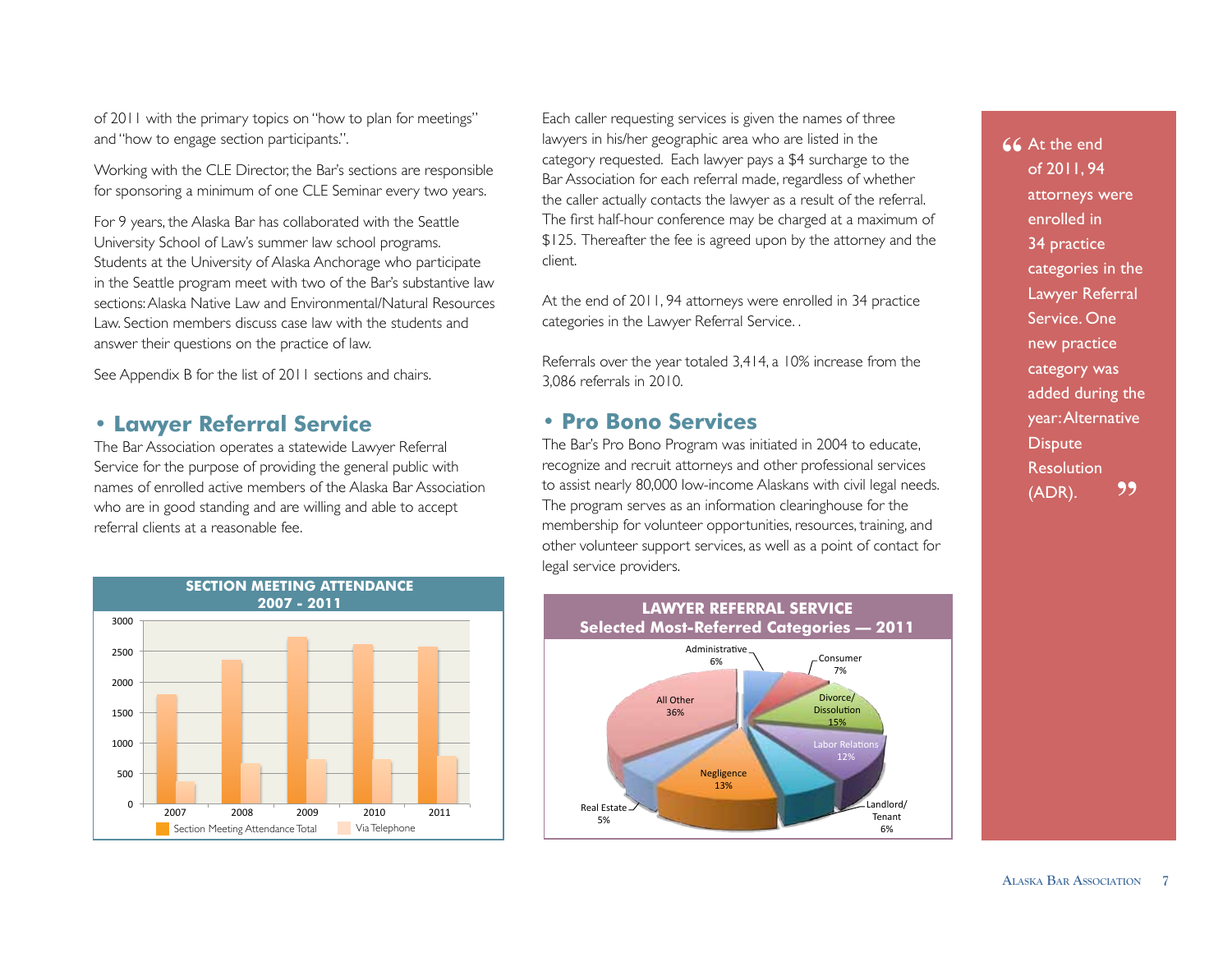|                    | Total Lawyer Referrals 2007 - 2011       |                                |                |                 |                    |                 |
|--------------------|------------------------------------------|--------------------------------|----------------|-----------------|--------------------|-----------------|
| 66 In 2011, the    |                                          | '07                            | $^{\circ}08$   | 09              | 10                 | 11              |
| Board of           | <b>ADR</b>                               |                                |                |                 | 0                  | 0               |
|                    | Administrative                           | 219                            | 246            | 197             | 148                | 199             |
| <b>Governors</b>   | Admiralty                                | 12                             | П              | 4               | 22.                | $\overline{13}$ |
| distributed        | Adoption                                 | 35                             | 22             | 17              | 3                  | 29              |
|                    | Alaska Native Law                        |                                | 0              | 15              | 20                 | 15              |
| grants to five     | Arts                                     | 3                              | $\overline{7}$ | T               | 0                  | T               |
| organizations      | Bankruptcy                               | 79                             | 93             | 127             | 97                 | 93              |
|                    | Commercial                               | 149                            | 123            | 107             | 77                 | 116             |
| delivering         | Construction                             | 63                             | 28             | 25              | 20                 | 34              |
| <b>Law Related</b> | Consumer                                 | 275                            | 275            | 266             | 203                | 232             |
| <b>Education</b>   | Criminal: Felony                         | 166                            | 95             | 81              | 114                | 106             |
|                    | Criminal: Misdemeanor                    | 170                            | 133            | 107             | 94                 | 106             |
| 99<br>$(LRE)$ .    | <b>Discrimination</b>                    |                                |                |                 | 0                  | $\mathcal{L}$   |
|                    | Divorce/Dissolution/Custody              | 809                            | 703            | 574             | 572                | 522             |
|                    | <b>Eminent Domain</b>                    |                                | 7              | L               | $\overline{2}$     | 0               |
|                    | Environmental                            |                                | 0<br>3         | 0               | 0                  | 0               |
|                    | Foreign Language<br>Guardian/Conservator | $\overline{2}$<br>$\mathbf{H}$ | 39             | 0<br>30         | $\mathbf{2}$<br>30 | 0<br>56         |
|                    |                                          | 52                             | 33             | 35              | 40                 | 22              |
|                    | Immigration<br>Insurance                 | 61                             | 38             | 41              | 34                 | 36              |
|                    | Labor Relations                          | 392                            | 340            | 367             | 386                | 418             |
|                    | Landlord/Tenant                          | 30                             | 150            | 159             | 161                | 207             |
|                    | Malpractice                              | 244                            | 172            | 185             | 198                | 9               |
|                    | Military                                 | $\overline{\phantom{0}}$       | 0              | 8               | 15                 | 16              |
|                    | Mining                                   |                                | 0              | T               | 0                  | 0               |
|                    | Negligence                               | 556                            | 343            | 373             | 308                | 448             |
|                    | Patent/Copyright/IP                      | 41                             | 26             | 26              | 26                 | 0               |
|                    | <b>Public Interest</b>                   | T                              | T              | 0               | 0                  | 0               |
|                    | <b>Real Estate</b>                       | 257                            | 171            | 187             | 151                | 174             |
|                    | Social Security Disability               | 48                             | 10             | $\mathbf{H}$    | 72                 | 83              |
|                    | Tax                                      | $\overline{\phantom{0}}$       | 0              | $\mathbf{H}$    | 19                 | 29              |
|                    | <b>Traffic</b>                           | 8                              | 5              | $\overline{14}$ | 30                 | 22              |
|                    | <b>Trusts/Wills/Estates</b>              | 222                            | 175            | 138             | 118                | 120             |
|                    | Workers' Compensation                    | 229                            | 166            | 143             | 114                | 124             |
|                    |                                          | 4,134                          | 3,415          | 3,261           | 3,086              | 3,414           |
|                    | Change from previous year                | +16%                           | $-17%$         | $-5%$           | $-5%$              | 10%             |
|                    |                                          |                                |                |                 |                    |                 |

The Pro Bono Director coordinates the program in partnership with Alaska's legal service agencies, the Bar's legal community, the Pro Bono Services Committee, and other justice organizations in Alaska.

Selected as an internship site by Seattle University School of Law since 2006, the program is assigned a first-year law student each summer to support pro bono service in Alaska.

In partnership with the Alaska Court System, the Bar launched a public service project in honor of Martin Luther King, Jr. in January, 2010. The 2011 MLK Day event was held in Anchorage, Fairbanks and Juneau. It served 390 clients with 175 volunteers, totaling \$65,130 in donated legal services.

In 2011, the Bar launched a second public service project—the 1st Annual Elizabeth Peratrovich Legal Clinic—in partnership with Alaska Legal Services Corporation, the Alaska Federation of Natives (AFN), and the Alaska Native Justice Center. The clinic was held during the annual AFN convention; it served 81 clients from 28 Alaska communities through the use of 56 volunteers who donated the equivalent of \$22,420 in legal services.

## **• 2011 LRE Grants**

To promote public understanding of the law and its role in society, the Bar also supports selected community projects through its Law Related Education Committee.

In 2011, the Board of Governors authorized up to \$5,000 for grants to organizations delivering Law Related Education (LRE) programs and materials. These annual grants are targeted to programs that offer practical or direct LRE programs in urban and Bush areas.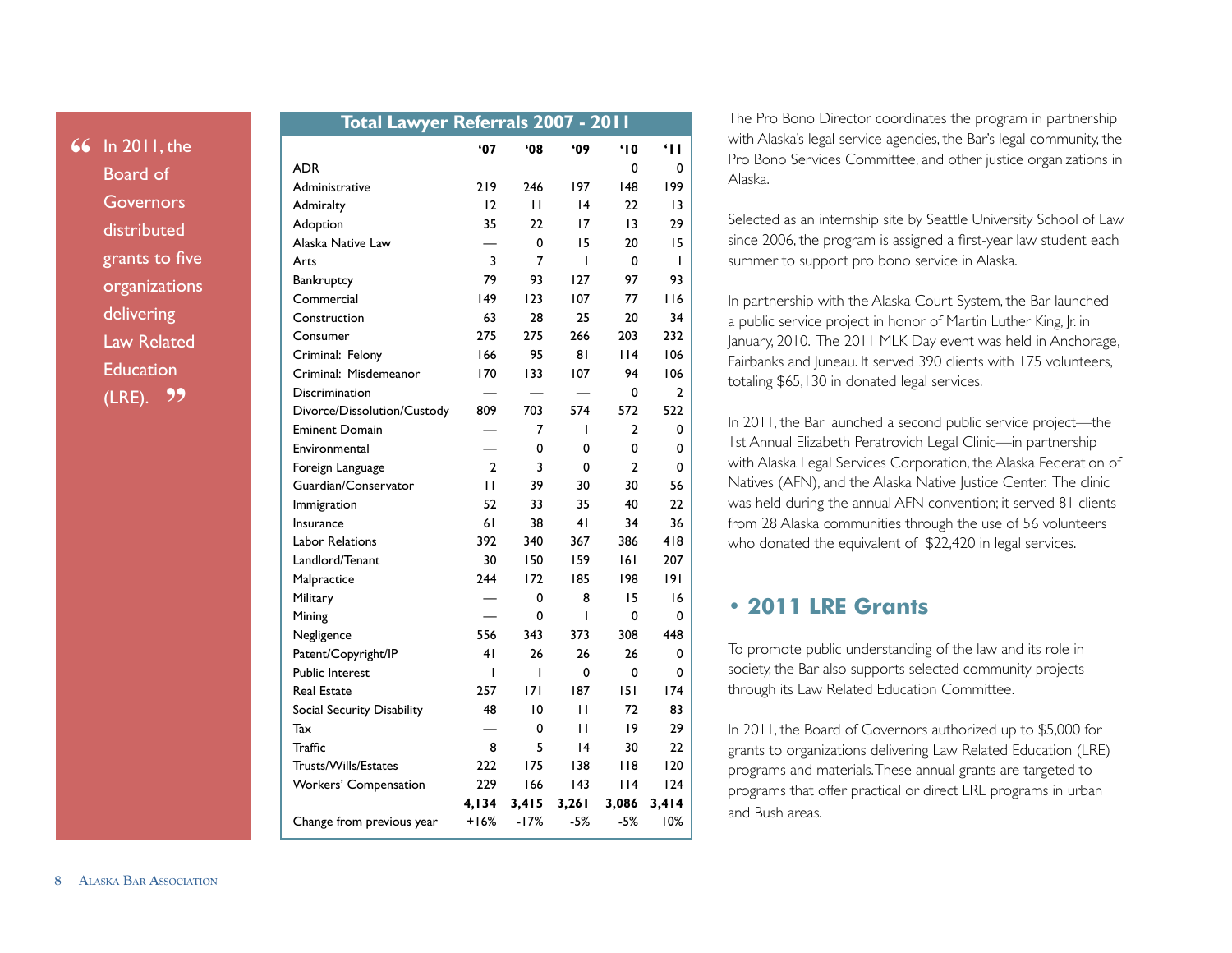## **2011 LRE Grants**

| West High School We the People \$1,000 |  |
|----------------------------------------|--|
|                                        |  |
|                                        |  |
|                                        |  |

## **• Committees of the Alaska Bar**

Alaska Bar Association governance is structured around the Board of Governors and its committees and sections, with administrative and day-to-day activity as the responsibility of the Executive Director and staff.

- The Bar Rules Committees, which include the Committee of Law Examiners, Area Disciplinary Hearing Committees, the Mediation Panel, the Attorney Fee Dispute Review Committees, and the Lawyers' Fund for Client Protection Committee.
- The Standing Committees, including, Continuing Legal Education, Ethics, Bar Historians, Alaska Bar Rag, Law Related Education, Pro Bono Services, Lawyers' Assistance, Fair & Impartial Courts, Alaska Rules of Professional Conduct, and Practice of Law.
- The Substantive Law Sections, comprised of 27 peer groups practicing in specific areas of the law.

Members and chairs of these committees and sections are listed in the appendices.

# **Membership Services**

In addition to services associated with CLE and other activity areas, the Bar Association provides other programs that assist members of the Bar in their practices. Complete information about these as well as other Bar programs and services can be found on the Bar's website at www.alaskabar.org.

Programs include:

- **• ALPS (Attorney Liability Protection Society).** The Alaska Bar Association is a member of a multi-state, lawyerowned insurance company. Membership in ALPS increases the availability of coverage to Alaska lawyers at rates that are predictable and which avoid dramatic fluctuations caused by policies and practices over which the lawyers have no control.
- **Casemaker.** This online legal research tool is available to all Alaska Bar members at no cost to members. It is included in bar dues. Alaska joined 25 other states offering this web-based research library and search engine to their Bar members
- **• Alaska Bar CLE Materials.** All Alaska Bar CLE materials one calendar year old or older are available on the Bar website for free downloading. These materials are not searchable or linked.
- **• Group Insurance.** The Bar Association sponsors a life insurance program for Bar members with LifeWise Assuance Company. All members of the Association and employees of their firms are eligible. The Bar Association also sponsors a group medical program. Medical, dental, vision, life and disability coverage are available to firms ranging in size from sole practitioners to those with more than 100 employees.

**66** Substantial<br>work is work is accomplished through the extensive committee structure of the Alaska Bar Association. <sup>99</sup>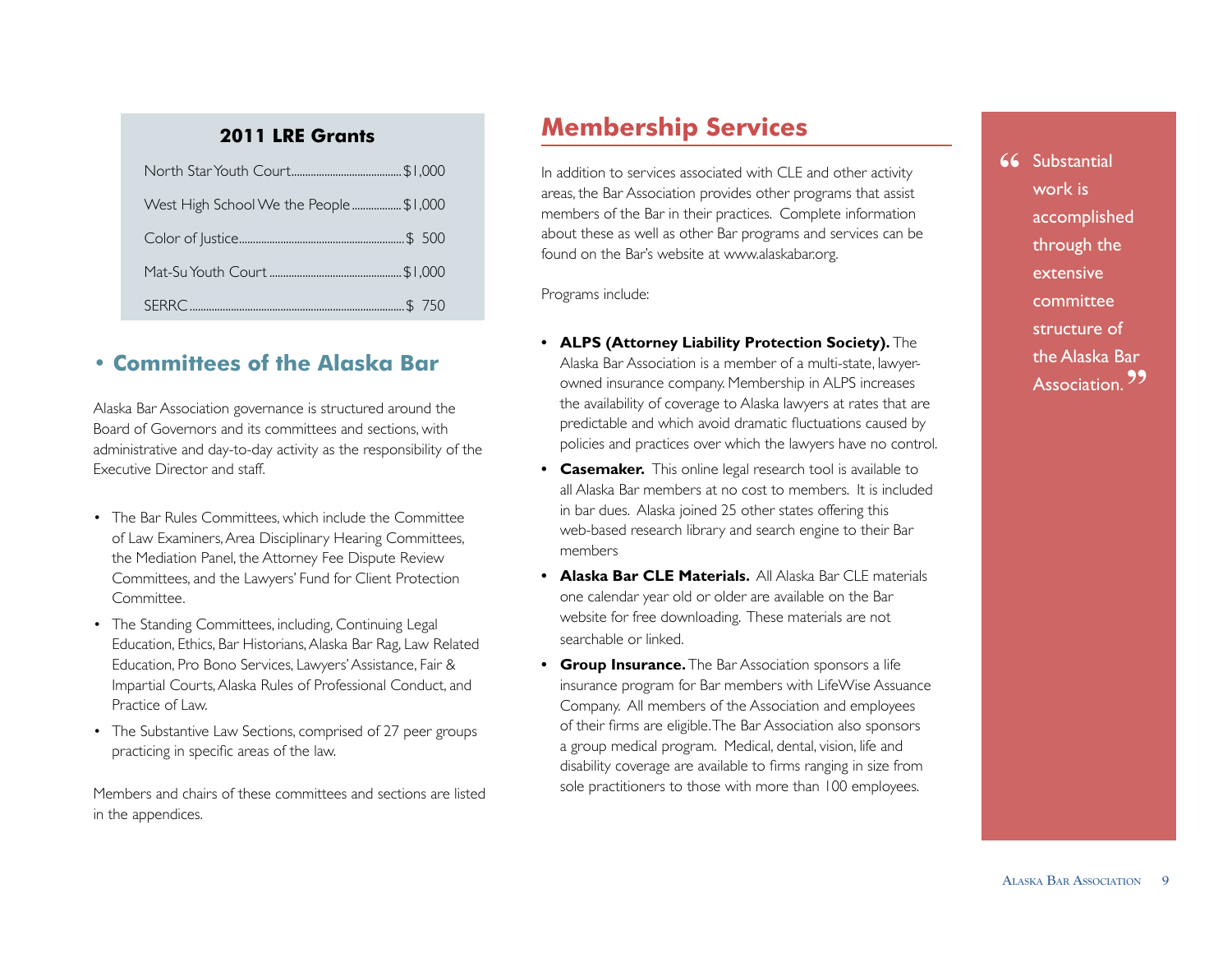**66** In addition<br>to services to services associated with CLE, the Bar **Association** provides other programs to assist members of the Bar in their practices.<sup>99</sup> The plan is underwritten by Premera Blue Cross Blue Shield of Alaska. The Bar Association also sponsors a disability insurance program offered by Unimerica Insurance Co.

- *• The Alaska Bar Rag.* This quarterly periodical is the official publication of the Bar Association, with content provided by the Bar, attorneys, and organizations in the legal and justice communities. Gregory Fisher served as editor.
- **E-News.** This weekly e-mail newsletter is sent to all members for whom the Bar has e-mail addresses, and contains announcements about Bar Association activities, court news, upcoming CLE programs, and other timely items of interest.
- **Section News.** This newsletter, containing notices of section meetings and topics, is e-mailed monthly to 90% of substantive law section members. Members without e-mail are mailed a hard copy. Section meeting dates are posted on the website calendar in F-News, and the full newsletter is posted on the Bar website at www.alaskabar.org.
- **• Ethics Opinions.** All Alaska Bar Ethics Opinions are published in the Alaska Bar Rag and are available online at the Bar's website and on Casemaker.
- **Mentor Program.** The Board of Governors started a mentor program which offers an opportunity for new lawyers to work with an experienced lawyer who will provide professional guidance and share practical knowledge and skills during the beginning of practice. The Bar worked with local bar associations to match mentors and mentees. 14 new lawyers requested mentors: 9 in the Anchorage/Palmer area; 3 in the Juneau/Douglas area; and 2 in Fairbanks/North Pole area.

#### **ADJUNCT INVOLVEMENT**

The Alaska Bar Association cooperates, partners and supports with its membership a number of programs related to the Alaska legal and justice system:

- **• The Alaska Bar Foundation** was established in 1972 for the purpose of fostering and maintaining the honor and integrity of the profession, improving and facilitating the administration of justice, promoting the study of law and continuing legal education, administering loans and scholarships, and maintaining a law library and research center.
- **IOLTA** is an opt-out Interest on Lawyers Trust Accounts program for the placement of client trust money into interestbearing accounts. The interest earned on each account is paid periodically to the Alaska Bar Foundation for its charitable and public service work.

In 2011, the IOLTA program earned \$17,850 from interest, and awarded grants totaling \$30,000.

Foundation grants included: \$16,500 to Alaska Legal Services Corp.; \$8,100 to the Alaska Pro Bono Program; \$5,400 to the Alaska Immigration Justice Project.

## **2011 IOLTA Grants**

| Alaska Immigration Justice Project  \$5,400 |  |
|---------------------------------------------|--|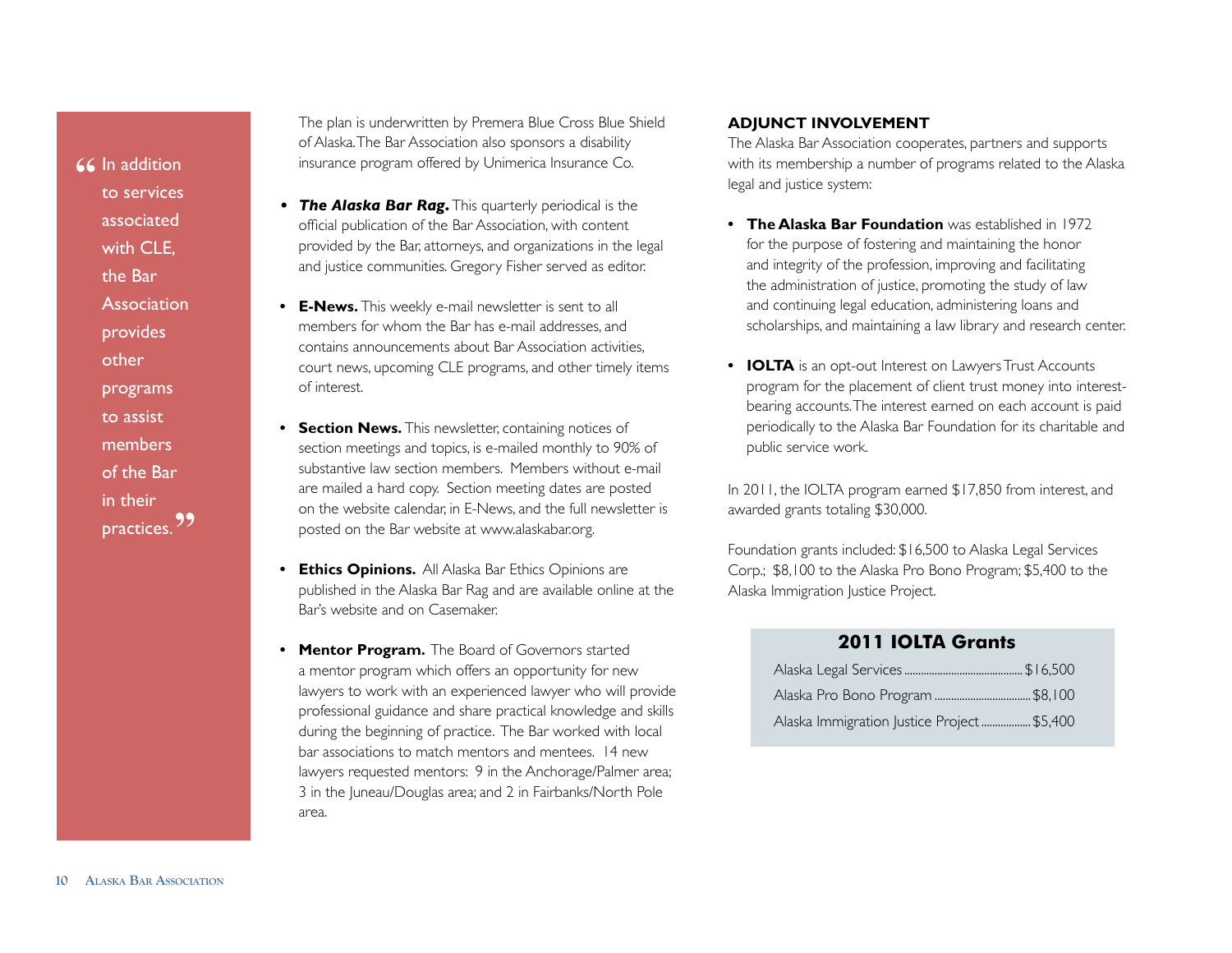- **• Alaska Law Review,** edited by law students at Duke University School of Law in Durham, NC, includes articles by practicing attorneys, law professors, and notes and comments by Duke law students. The Bar publishes the law review semi-annually for the education of the legal community. Bar members receive the publication as part of their Bar dues benefits.
- **• Alaska Legal Services Corporation** provides legal assistance to persons lacking the financial resources to obtain private counsel.
- **• Alaska Code Revision Commission,** established in 1976, reviews and recommends revisions to the laws of Alaska.
- **• Alaska Commission on Judicial Conduct** includes three attorney members who have practiced law in Alaska for at least 10 years. They are appointed to the commission by the Governor from recommendations submitted by the Board of Governors.
- **• Alaska Judicial Council** includes three attorneys who serve staggered, six-year terms. The council's purpose is to recommend candidates who are seeking judicial office and to conduct studies for the improvement of the administration of justice in Alaska.
- **• Other Relationships.** The Bar Association maintains relationships with other, non-Alaskan organizations, usually with representation by a member of the Board of Governors or Bar executive staff. These include the American Bar Association, National Conference of Bar Presidents, Ninth Circuit Judicial Conference, National Association of Bar Executives, Association for Continuing Legal Education, CLEreg (MCLE Regulators), National Organization of Bar Counsel,

National Conference of Bar Examiners, and Western States Bar Conference.

# **Financial Statements & Budget**

In 2008, the Board of Governors voted to draw down the Bar's capital reserve for a few years until it got to the point where dues would be set at a level to have a balanced budget.

After three years of reduced dues, and operating at a deficit to draw down the capital reserve, the Board in 2010 was faced with the need to raise active bar dues and cut expenses to adopt a balanced budget. In 2011, active bar dues were raised to \$620 and inactive dues were set at \$205.

2006 2007 2008 2009 2010 2011 Revenue 2011 statement of activities reflects total general fund  $\frac{150.73}{2}$  revenue of \$2,700,170 with total expenses of \$2,541,972. The "net gain" was \$158,198.



**" Adjunct "** justice system. **Involvement** The Alaska Bar **Association** cooperates, partners and supports with its membership a number of programs related to the Alaska legal and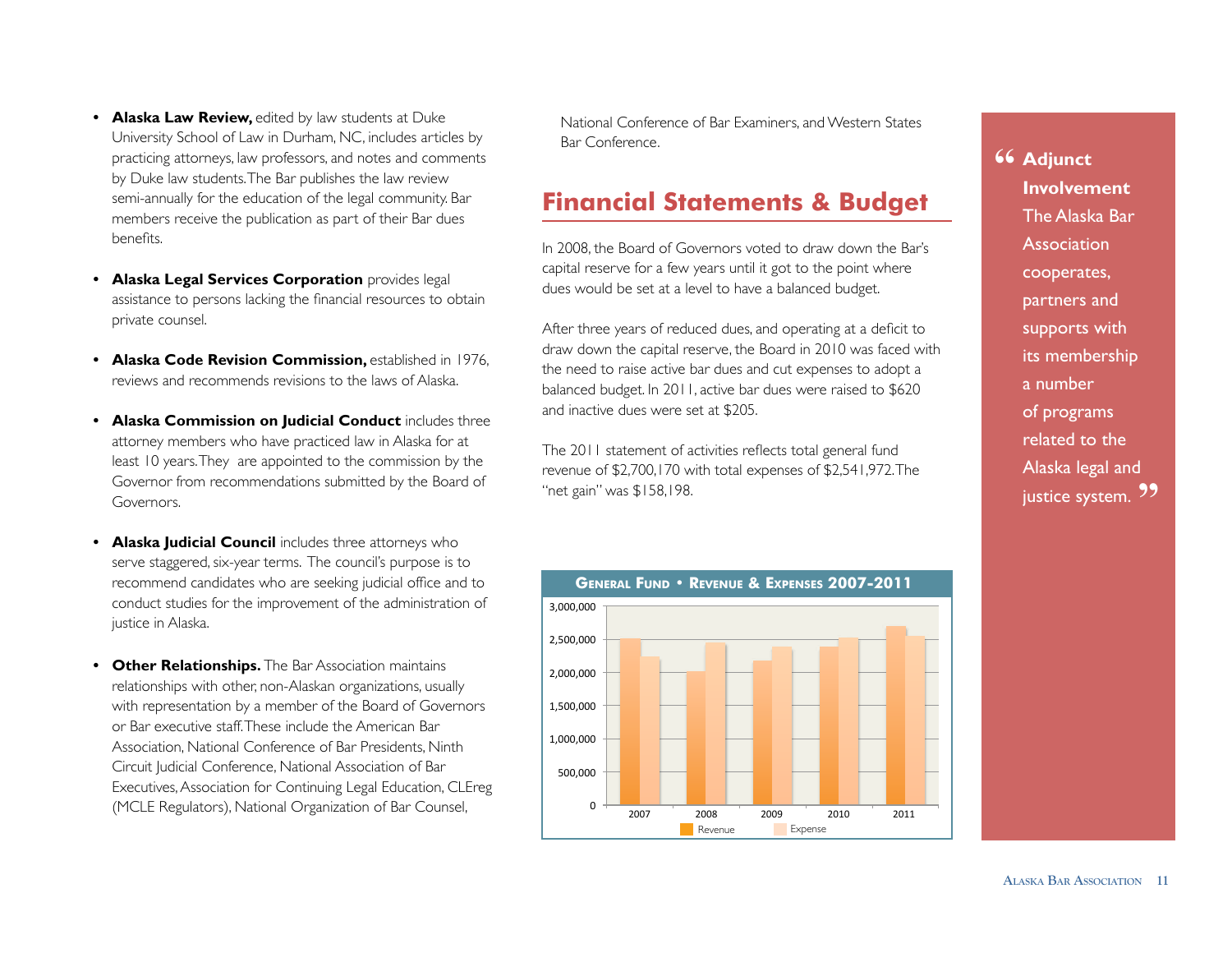#### **ALASKA BAR ASSOCIATION STATEMENTS OF ACTIVITIES For the Year ended December 31, 2011**

|                                                | General<br>Fund | Lawyers'<br><b>Fund for</b><br><b>Client</b><br><b>Protection</b> | Court<br><b>System</b><br>Library<br>Fund | <b>Total All</b><br><b>Funds</b> |
|------------------------------------------------|-----------------|-------------------------------------------------------------------|-------------------------------------------|----------------------------------|
| <b>UNRESTRICTED NET ASSETS</b>                 |                 |                                                                   |                                           |                                  |
| Revenue and other income                       |                 |                                                                   |                                           |                                  |
| Dues                                           | \$1,974,232     | \$<br>30,351                                                      | \$                                        | \$2,004,583                      |
| Admission fees                                 | 159,900         |                                                                   |                                           | 159,900                          |
| Continuing legal education                     | 147,034         |                                                                   | $\overline{\phantom{0}}$                  | 147,034                          |
| Lawyer referral fees                           | 35,734          |                                                                   |                                           | 35,734                           |
| Annual meeting                                 | 112,674         |                                                                   |                                           | 112,674                          |
| Rule 81 fees                                   | 148,500         | 2,420                                                             |                                           | 150,920                          |
| Other                                          | 86,590          | 11,000                                                            |                                           | 97,590                           |
| Earnings on investments                        | 61,861          | 34,815                                                            | 5                                         | 96,681                           |
| Unrealized loss on investments                 | (26,355)        | (5,268)                                                           |                                           | (31, 623)                        |
| Total unrestricted revenue                     | 2,700,170       | 73,318                                                            | 5                                         | 2,773,493                        |
| Expenses                                       |                 |                                                                   |                                           |                                  |
| Admissions                                     | 210,670         |                                                                   |                                           | 210,670                          |
| Board of Governors                             | 39,964          |                                                                   |                                           | 39,964                           |
| Discipline                                     | 823,502         |                                                                   |                                           | 823,502                          |
| Fee arbitration                                | 119,087         |                                                                   |                                           | 119,087                          |
| Lawyer referral                                | 56,501          |                                                                   |                                           | 56,501                           |
| Continuing legal education                     | 364,366         |                                                                   |                                           | 364,366                          |
| Administration                                 | 468,666         |                                                                   |                                           | 468,666                          |
| Pro Bono                                       | 96,472          |                                                                   |                                           | 96,472                           |
| Mandatory CLE                                  | 42,387          |                                                                   |                                           | 42,387                           |
| Annual meeting                                 | 97,788          |                                                                   | $\overline{\phantom{0}}$                  | 97,788                           |
| Claims awarded                                 |                 | 12,116                                                            |                                           | 12,116                           |
| Other                                          | 222,569         | 7,622                                                             | 12                                        | 230,203                          |
| Total expenses                                 | 2,541,972       | 19,738                                                            | 12                                        | 2,561,722                        |
| Increase (decrease) in unrestricted net assets | 158,198         | 53,580                                                            | (7)                                       | 211,771                          |
| Net assets, beginning of year                  | 1,607,158       | 1,214,171                                                         | 26,345                                    | 2,847,674                        |
| Net assets, end of year                        | \$1,765,356     | \$1,267,751                                                       | 26,338<br>\$                              | \$3,059,445                      |

The Independent Auditor's Report and accompanying financial statements and notes are available for inspection at the Bar Association office.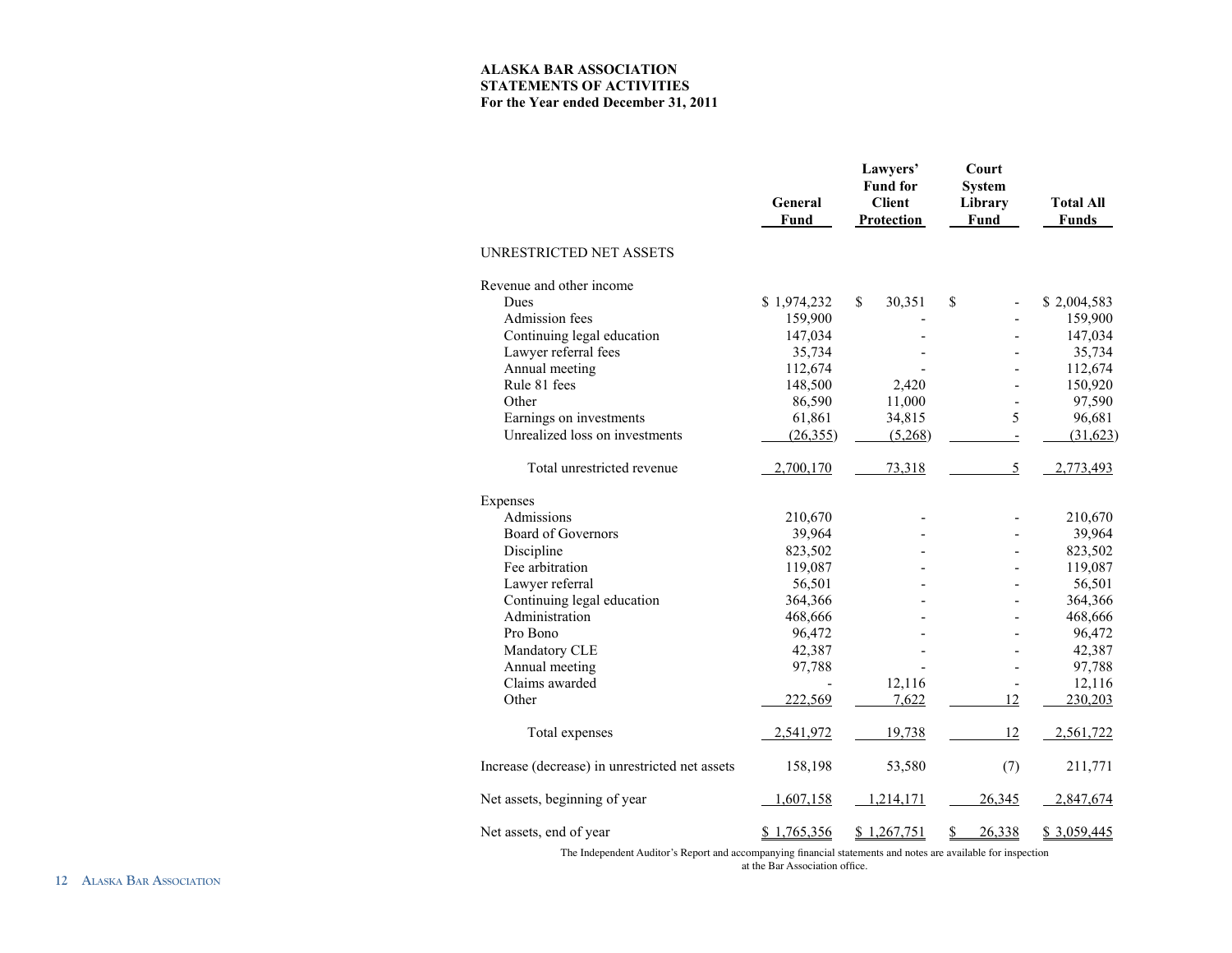# **APPENDIX A**

#### **Bar Bylaws and Regulations Added, Modified, or Repealed in 2011**

No Bylaws or regulations were added, modified or repealed in 2011.

#### **Bar Rules Proposed to the Supreme Court in 2011**

September 2011: The Board proposed amendments to Bar Rules 65 and 66 regarding mandatory continuing legal education (MCLE).

#### **Bar Rules Adopted by the Supreme Court in 2011**

April 2011: The Court amended Bar Rule 44 regarding legal intern permit eligibility, renewal, and permitted acts.

October 2011: The Court amended Bar Rule 10(f) to provide for the appointment of one or more Board Discipline Liaisons to the Discipline Section of the Bar.

October 2011: The Court amended Bar Rule 26(d) to require a member of the Bar to self report any criminal conviction to the Bar.

October 2011: The Court amended Bar Rule 36(a) to correct the reference to the appointing authority for bar counsel supervising the fee arbitration program.

October 2011: The Court amended Bar Rule 39(d)(2) to clarify a petitioner's right to request or maintain a fee arbitration.

October 2011: The Court amended Bar Rule 40(f)(11) to change the reference from hearings recorded "on tape" to hearings recorded "electronically."

October 2011: The Court amended Bar Rule 65(g)(11) to add service on discipline and fee arbitration committees to the list of activities qualifying for continuing legal education credit.

#### **Bar Rules Rejected by the Supreme Court in 2011**

March 2011: The Court rejected a proposed amendment to Bar Rule 41 which would have permitted service by e-mail with electronic confirmation to the permissible methods of service in a fee arbitration proceeding.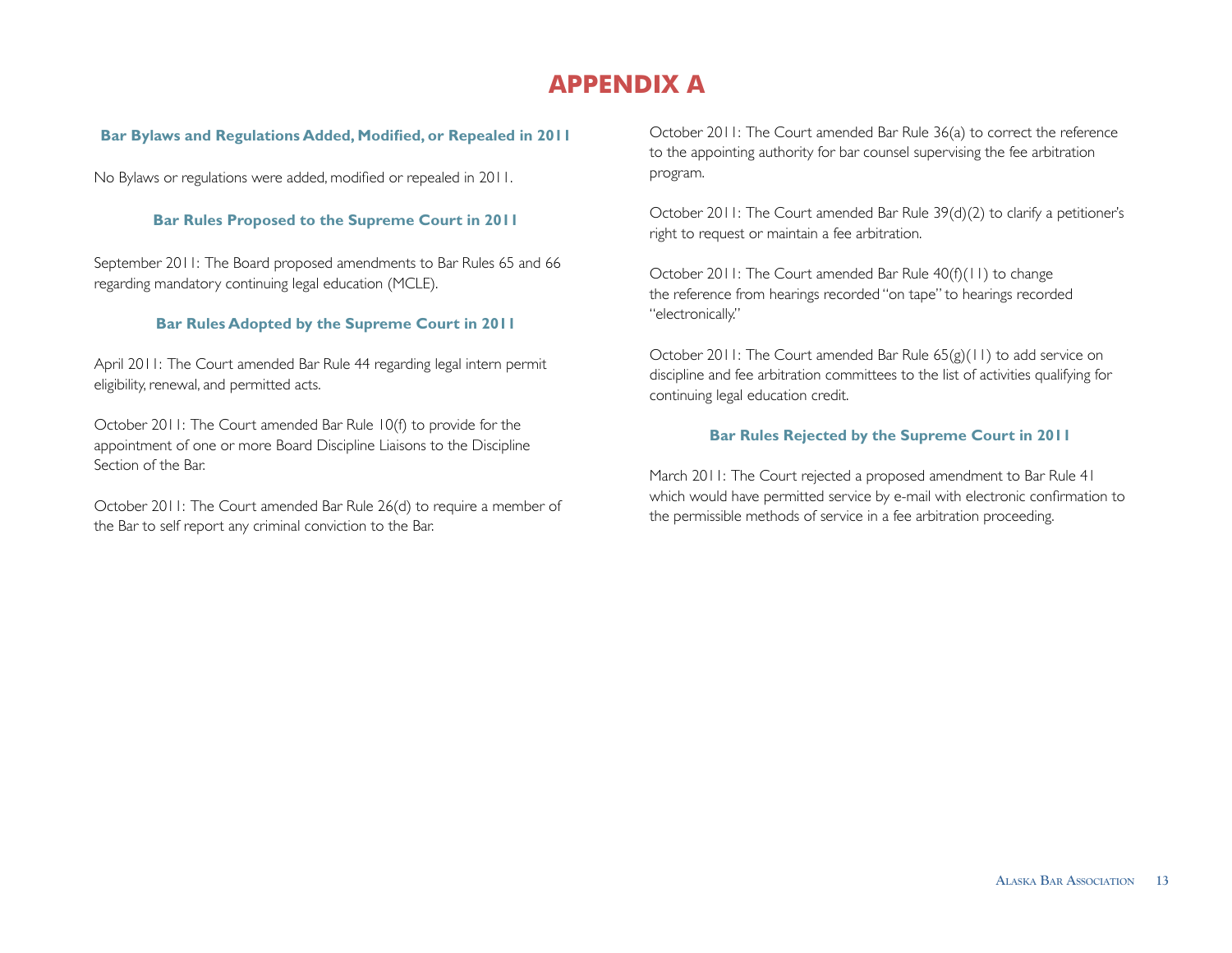# **APPENDIX B Bar Sections & Committees**

**Substantive Sections and Chairs, 2011**

At the end of 2011 there were 27 active sections. The Sections, Chairs and Co-Chairs at the end of 2011 follow:

**Administrative Law** Stuart Goering & Becky Kruse **Admiralty Law** Steve Shamburek & Mark Manning **Alaska Native Law** Bruce Anders, Brennan Cain, Walter Featherly & Melanie Osborne **Alternate Dispute Resolution** Glenn Cravez & Linda O'Bannon **Appellate Law** Alex Bryner, Gregory Fisher, Lloyd Miller & Beth Goldstein **Bankruptcy Law** Gary Spraker **Business Law** Matthew Block & John Kauffman **Corporate Counsel** Marcia Davis **Elder Law** Ilona Bessenyey & Una Gandbhir **Employment Law** Gregory Fisher & Danielle Ryman **Environmental/Natural Resources Law** Larry Hartig, Tina Sellers & Russ Winner **Estate Planning/Probate Law** Maribeth Conway, Stephen Greer & Tonja Woelber **Family Law** Whitney Bostick, Kara Nyquist & Alicia Porter

**Health Law** Carolyn Heyman-Layne & Barbra Nault **Immigration Law** Kathy Atkinson **Intellectual Property Law** Jon Dawson & Elizabeth Hodes **International Law** Nevhiz Calik Russell, Andy Haas & Julie Webb **Law & Community Health Forum** Liz Leduc, Mara Rabinowitz & Colleen Ray **Municipal Law**  John Hartle, Todd Sherwood & Dennis Wheeler **New Lawyers** Elizabeth Apostola & Loren Hildebrandt **Public Contracts** S. Lane Tucker **Real Estate Law** Joan Travostino **Social Security Disability Advocacy** Paul Eaglin & Paula Jacobson **Tax Law** Christy Lee & Charles Schuetze **Unbundled Law** Katherine Alteneder & Kara Nyquist **Torts/Personal Injury Law** Rebecca Hozubin **Workers' Comp** Joe Kalamarides

## **Bar Committee Chairs**

*Alaska Bar Rag* Gregory S. Fisher

**Alaska Rules of Professional Conduct** Jerome Juday

**Continuing Legal Education** Zach Manzella

**Ethics** Nelson Page

**Fair & Impartial Courts** Elaine Andrews

**Historians** Marilyn May

**Law Examiners** Tim Middleton

**Law Related Education** Barbara Jones

**Lawyers Assistance** No Chair

**Lawyers Fund for Client Protection** Robert Stone

**Pro Bono Services** Stacy Walker